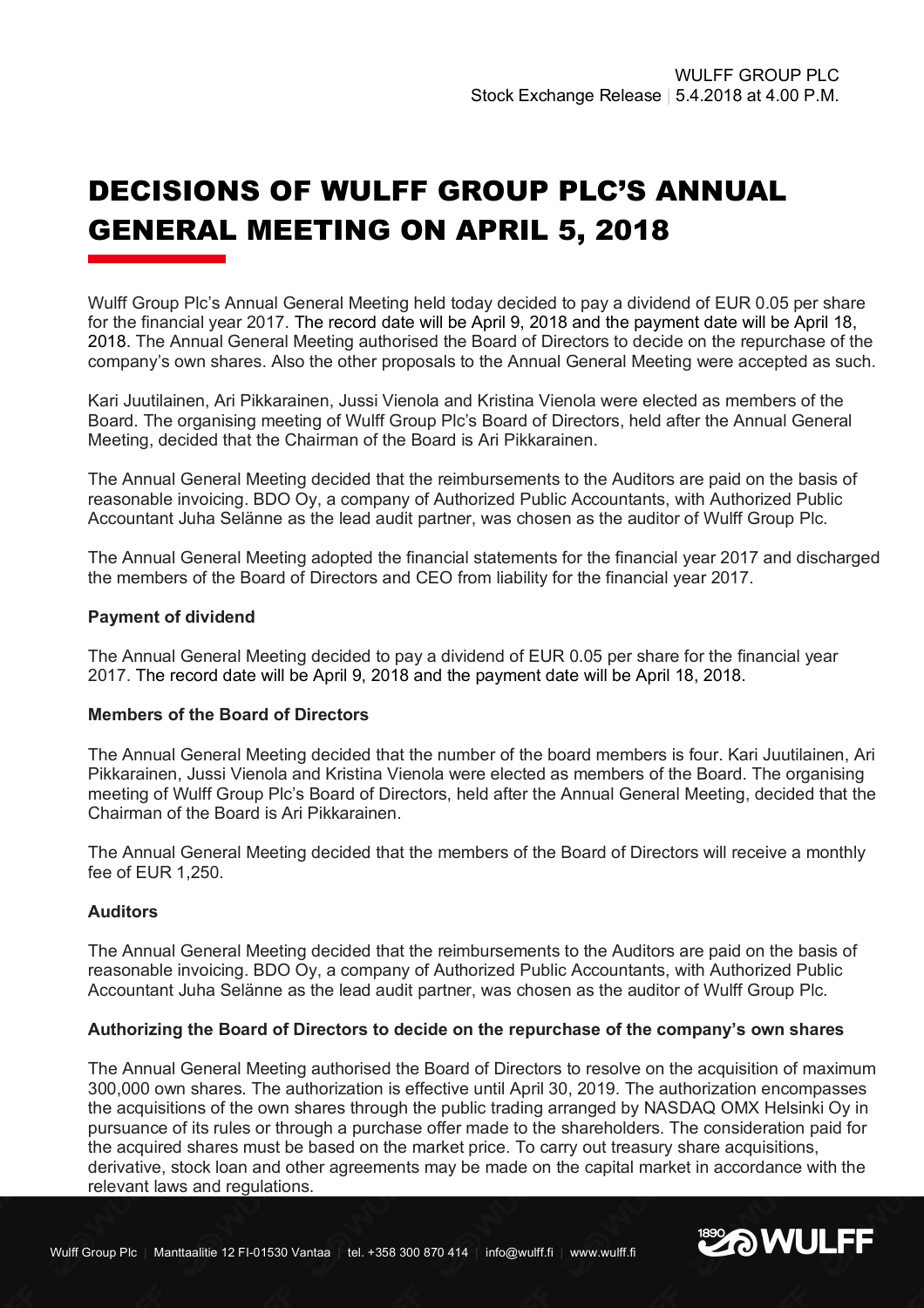The authorization entitles the Board of Directors to deviate from the pre-emptive rights of shareholders (directed acquisition) in accordance with the law. The company can acquire treasury shares to carry out acquisitions or other business-related arrangements, to improve the company's capital structure, to support the implementation of the company's incentive scheme or to be cancelled or disposed of. The Board of Directors has the right to decide on other matters related to the acquisition of treasury shares.

## **Authorizing the Board of Directors to decide on a share issue and the special entitlement of the shares**

The Annual General Meeting authorised the Board to decide on the issue of new shares, disposal of treasury shares and/or the issue of special rights referred to in Chapter 10, Section 1 of the Companies Act in the following way:

The authorisation entitles the Board to issue a maximum of 1,300,000 shares, representing approximately 20% of the company's currently outstanding stock, based on a single decision or several decisions. This maximum number encompasses the share issue and the shares issued on the basis of special rights. The share issue may be subject to or exempt from fees and may be carried out for the company itself as provided in the law.

The authorisation remains in force until April 30, 2019. The authorisation entitles the Board to deviate from shareholders' pre-emptive rights as provided in the law (private placement). The authorisation can be used to carry out acquisitions or other business-related arrangements, to finance investments, to improve the company's capital structure, to support the implementation of the company's incentive scheme or for other purposes as decided by the Board.

The authorisation includes the right to decide on the way in which the subscription price is entered in the company's balance sheet. The subscription price can be paid in cash or as a non-cash contribution, either partly or in full, or by offsetting the subscription price with a receivable of the subscriber. The Board of Directors has the right to decide on other matters related to the share issue.

In Helsinki on April 5, 2018

WULFF GROUP PLC BOARD OF DIRECTORS

Further information: CEO Heikki Vienola tel. +358 300 870 414 or mobile: +358 50 65 110 e-mail: heikki.vienola@wulff.fi

**DISTRIBUTION** NASDAQ OMX Helsinki Oy Key media www.wulff-group.com